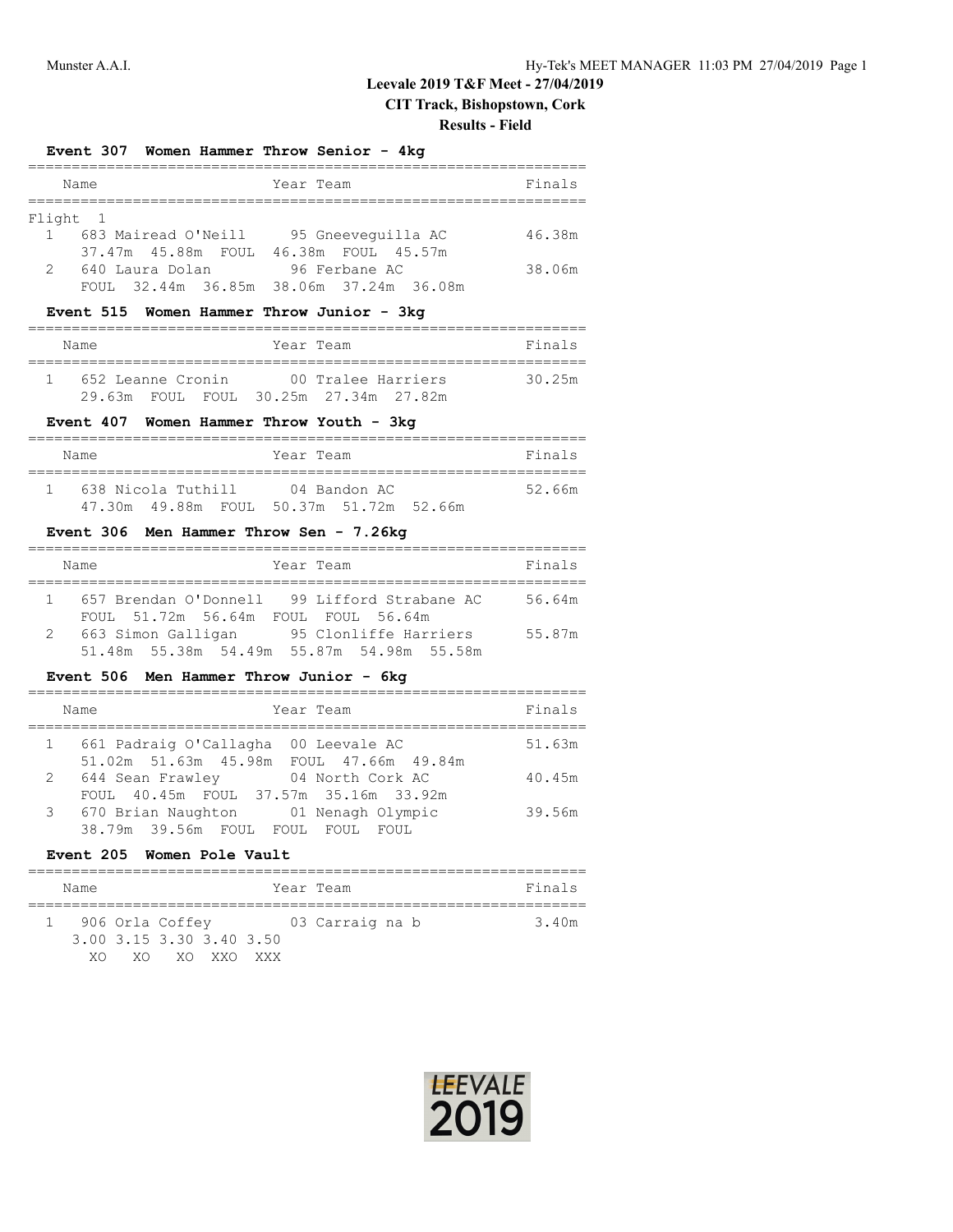# **Leevale 2019 T&F Meet - 27/04/2019**

**CIT Track, Bishopstown, Cork**

**Results - Field**

|   | Event 205 Women Pole Vault   |                 |       |
|---|------------------------------|-----------------|-------|
|   | 2 1000 Ciara Hickey          | 02 Blarney-Inni | 3.30m |
|   | 3.00 3.15 3.30 3.40          |                 |       |
|   | XO<br>XO<br>$\circ$<br>XXX X |                 |       |
|   | 3 1001 Emma Coffey           | 01 Carraig na b | 2.85m |
|   | 2,70 2,85 3,00               |                 |       |
|   | O XXX<br>∩                   |                 |       |
|   | 3 999 Una Samuels            | 00 Leevale AC   | 2.85m |
|   | 2,70 2,85 3,00               |                 |       |
|   | XO XXX<br>∩                  |                 |       |
| 5 | Una Brice                    | 05 Leevale AC   | 2.70m |
|   | 2.55 2.70 2.85               |                 |       |
|   | XO<br>XXX<br>Ω               |                 |       |

## **Event 204 Men Pole Vault**

| Name | Year Team                                                                                                         | Finals |
|------|-------------------------------------------------------------------------------------------------------------------|--------|
|      | 01 Unattached<br>1 918 Adam O'Dwyer<br>3.50 3.80 4.00                                                             | 3.80m  |
|      | O XXX<br>2 1002 Conor Callanan (Gu Leevale AC<br>2.85 3.00 3.15 3.30 3.40 3.50 3.60 3.70<br>XO.<br>∩<br>XΟ<br>XXX | 3.60m  |

## **Event 305 Women Discus Throw Senior - 1kg**

| Name              | Year Team    | Finals |
|-------------------|--------------|--------|
| 900 Roisin Howard | 91 Bandon AC | 29.14m |
|                   | FOIII.       |        |

## **Event 519 Women Discus Throw Junior - 1kg**

|              | Name                                                                           | Year Team       | Finals |
|--------------|--------------------------------------------------------------------------------|-----------------|--------|
|              | 944 Martha Ouain (02 Carraig na b<br>27.74m 32.08m 31.65m FOUL 34.35m 33.77m   |                 | 34.35m |
| $\mathbf{2}$ | 895 Marquerite Furlong<br>31.70m 31.80m 33.59m 30.92m 30.43m 32.84m            | 00 Adamstown AC | 33.59m |
| 3            | 652 Leanne Cronin 100 Tralee Harriers<br>22.31m 18.43m 20.98m FOUL FOUL 18.61m |                 | 22.31m |

#### **Event 405 Women Discus Throw Youth - 1kg**

| Name |                                         | Year Team |               |  | Finals |
|------|-----------------------------------------|-----------|---------------|--|--------|
|      | 917 Siofra Foley                        |           | 02 Unattached |  | 18.96m |
|      | 18.96m 15.10m FOUL 17.67m 13.99m 13.68m |           |               |  |        |

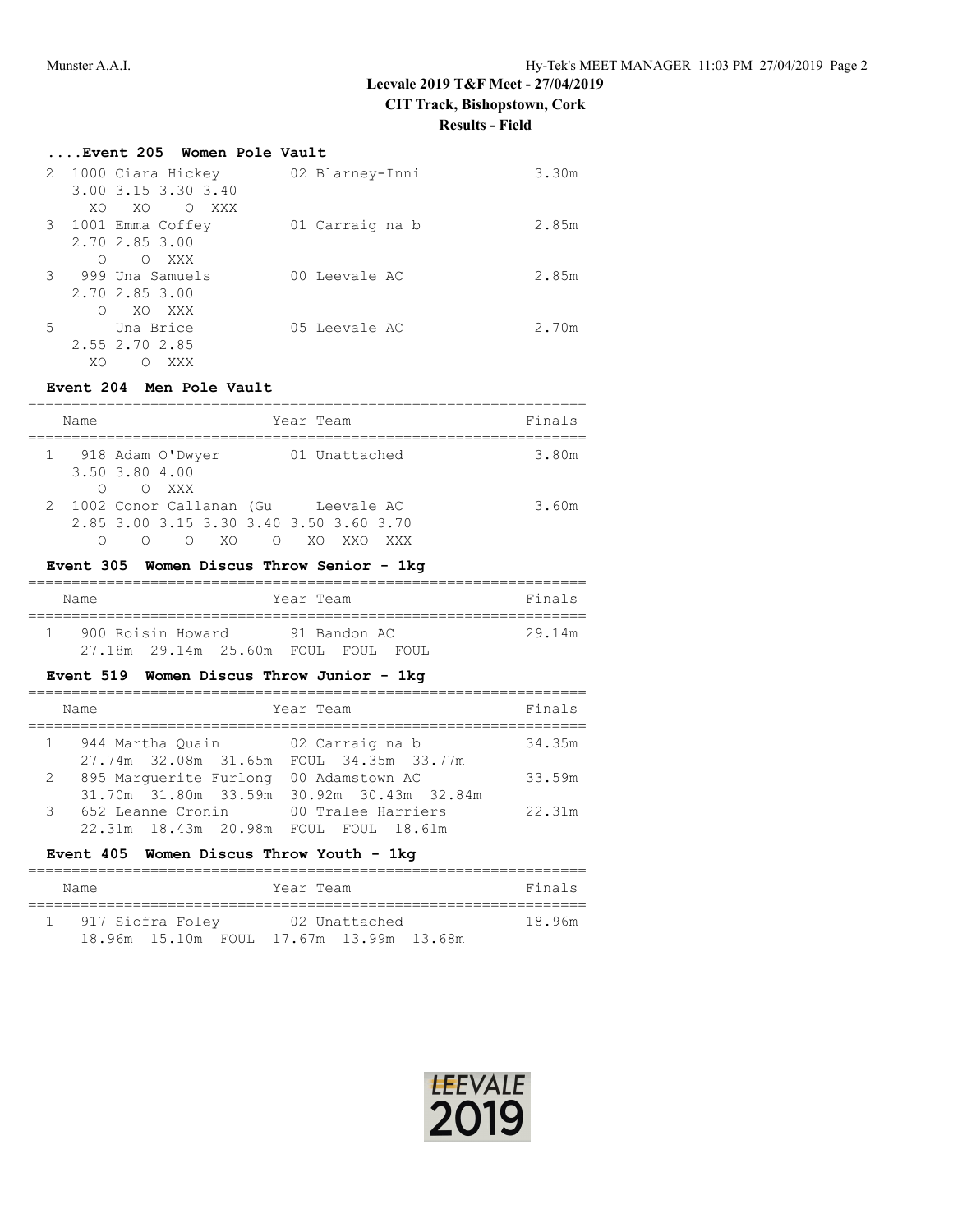# **Leevale 2019 T&F Meet - 27/04/2019**

**CIT Track, Bishopstown, Cork**

#### **Results - Field**

#### **Event 304 Men Discus Throw Senior - 2kg**

| Name |                   |                                         | Year Team |               |  | Finals |
|------|-------------------|-----------------------------------------|-----------|---------------|--|--------|
|      | 902 Michael Healy |                                         |           | 01 Youghal AC |  | 39.21m |
|      |                   | 37.35m 36.29m 36.85m FOUL 35.75m 39.21m |           |               |  |        |

## **Event 520 Men Discus Throw Jun - 1.75kg**

|              | Year Team<br>Name                                                                  | Finals |
|--------------|------------------------------------------------------------------------------------|--------|
| $\mathbf{1}$ | 678 Padraig Hore<br>00 Unattached                                                  | 47.25m |
| $\mathbf{2}$ | 42.26m  41.68m  47.25m  47.14m  43.43m  46.88m<br>680 Ryan Duggan<br>01 Leevale AC | 30.21m |
| 3            | 26.32m FOUL FOUL FOUL 30.21m 27.12m<br>897 James Kirkby<br>04 Leevale AC           | 28.71m |
| 4            | FOUL FOUL 26.78m 25.87m FOUL 28.71m<br>04 North Cork AC<br>644 Sean Frawley        | 26.53m |
|              | 21.83m FOUL 25.18m 26.53m 23.30m 22.20m                                            |        |

## **Event 203 Women High Jump**

| Name |                                                                           | Year Team              | Finals |
|------|---------------------------------------------------------------------------|------------------------|--------|
| ∩    | 1 943 Katie Walsh<br>1.45 1.51 1.55 1.60 1.63<br>XOOXOXXX                 | 99 Carraig na b        | 1.60m  |
| ∩    | 2 926 Laura Cussen<br>1, 35 1, 40 1, 45 1, 51 1, 55 1, 60<br>$O$ $O$ $XO$ | 98 Old Abbey AC        | 1.55m  |
|      | 2 966 Hannah Murphy<br>1.45 1.51 1.55 1.60<br>xxx<br>∩                    | O XXX<br>00 Leevale AC | 1.55m  |

## **Event 200 Men Long Jump**

| Name                                                                                      | Year Team |           | Finals Wind |  |
|-------------------------------------------------------------------------------------------|-----------|-----------|-------------|--|
|                                                                                           |           |           |             |  |
| 1 901 Shane Howard 95 Bandon AC                                                           |           |           | 7.34m 3.6   |  |
| 7.16m(2.0) FOUL FOUL FOUL FOUL FOUL                                                       |           |           | 7.34m(3.6)  |  |
| 2 927 David Cussen 97 Old Abbey AC                                                        |           | 6.70m 0.7 |             |  |
| FOUL(3.4) $5.57$ m(2.7) $6.50$ m(3.0) FOUL(5.4) $6.68$ m(1.8) $6.70$ m(0.7)               |           |           |             |  |
| 3 980 Niall Counihan 90 Clonliffe Harriers 6.49m 2.2                                      |           |           |             |  |
| $6.49$ m $(2.2)$ FOUL $6.32$ m $(0.2)$ $6.22$ m $(5.9)$ $6.34$ m $(0.5)$ $6.47$ m $(3.5)$ |           |           |             |  |
| 4 948 Eoin Keenan 01 Emo-Rath AC                                                          |           |           | $6.45m$ 1.6 |  |
| FOUL 6.41m(-0.2) FOUL FOUL 6.45m(1.6) 6.05m(3.1)                                          |           |           |             |  |
| 5 957 Pietro Gabriele To 99 Leevale AC                                                    |           |           | $6.43m$ 2.6 |  |
| $5.89$ m(0.4) 6.13m(2.2) 6.43m(2.6) FOUL 6.04m(2.5)<br>FOUL                               |           |           |             |  |
| 6 924 Cillian Griffin 04 Tralee Harriers 6.04m -0.9                                       |           |           |             |  |
| $6.02$ m $(3.9)$ 5.87m $(1.2)$ 6.04m $(-0.9)$                                             |           |           |             |  |

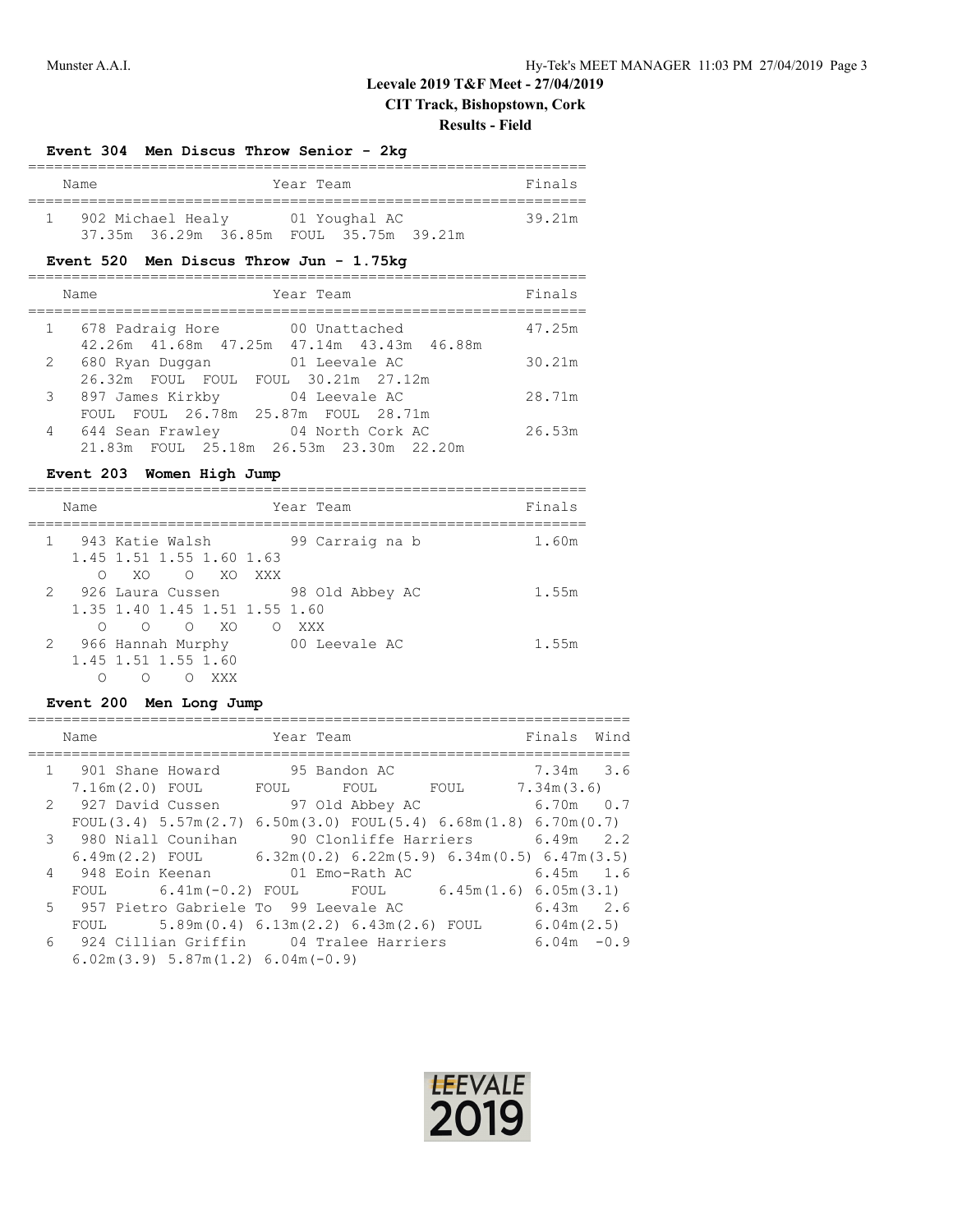# **Leevale 2019 T&F Meet - 27/04/2019 CIT Track, Bishopstown, Cork**

# **Results - Field**

#### **Event 301 Women Shot Putt Senior - 4kg**

|               | Name                                                                             | Year Team | Finals |
|---------------|----------------------------------------------------------------------------------|-----------|--------|
|               | 938 Alana Frattaroli 94 Limerick AC<br>12.66m 11.79m 12.74m 11.93m 12.71m 12.52m |           | 12.74m |
| $\mathcal{P}$ | 900 Roisin Howard 91 Bandon AC<br>PASS PASS 10.18m 9.89m PASS 10.02m             |           | 10.18m |

## **Event 401 Women Shot Putt Youth - 3kg**

| Name           |                                                       | Year Team     |  | Finals |
|----------------|-------------------------------------------------------|---------------|--|--------|
| 973 Holly Umeh |                                                       | 02 Leevale AC |  | 12.10m |
|                | $11.80m$ $11.73m$ $11.17m$ $11.40m$ $11.20m$ $12.10m$ |               |  |        |

#### **Event 300 Men Shot Putt Junior - 6kg**

|              | Year Team<br>Name                       | Finals |
|--------------|-----------------------------------------|--------|
| $\mathbf{1}$ | 678 Padraig Hore 678 Unattached         | 13.40m |
|              | 12.18m FOUL 12.53m 13.34m 13.40m 13.26m |        |
| 2            | 661 Padraig O'Callagha 00 Leevale AC    | 11.09m |
|              | 10.67m 11.09m 10.95m FOUL 10.49m 9.30m  |        |
| 3            | 644 Sean Frawley 04 North Cork AC       | 11.05m |
|              | FOUL 10.40m 11.05m 10.50m FOUL 10.78m   |        |
| 4            | 680 Ryan Duggan<br>01 Leevale AC        | 9.90m  |
|              | 9.67m 9.82m FOUL FOUL 9.82m 9.90m       |        |

## **Event 202 Men High Jump**

|               | Name |                                   | Year Team                         | Finals |
|---------------|------|-----------------------------------|-----------------------------------|--------|
|               |      | 927 David Cussen                  | 97 Old Abbey AC                   | 1.95m  |
|               |      | 1.80 1.85 1.90 1.95 2.00          |                                   |        |
|               | ∩    | XOOOXXX                           |                                   |        |
|               |      |                                   | 2 902 Michael Healy 01 Youghal AC | 1.90m  |
|               |      | 1.70 1.75 1.80 1.85 1.90 1.95     |                                   |        |
|               |      | $\Omega$<br>$\circ$<br>$\bigcirc$ | XXX X<br>$\bigcirc$               |        |
| $\mathcal{B}$ |      | 923 Jordan Lee                    | 00 Killarney Valley AC            | 1.85m  |
|               |      | 1.75 1.80 1.85 1.90               |                                   |        |
|               |      | XX O<br>XXX                       |                                   |        |

## **Event 201 Women Long Jump**

|  | Name                | Year Team                                                                                         | Finals Wind                                                                                            |  |  |  |  |
|--|---------------------|---------------------------------------------------------------------------------------------------|--------------------------------------------------------------------------------------------------------|--|--|--|--|
|  |                     |                                                                                                   |                                                                                                        |  |  |  |  |
|  | 996 Aisling Cassidy | 01 Leevale AC                                                                                     | $5.59m$ 0.1                                                                                            |  |  |  |  |
|  |                     |                                                                                                   | $5.59$ m $(0.1)$ $5.53$ m $(2.3)$ $5.37$ m $(2.4)$ $5.28$ m $(1.6)$ $5.27$ m $(-0.2)$ $5.15$ m $(1.3)$ |  |  |  |  |
|  | 1 926 Laura Cussen  | 98 Old Abbey AC                                                                                   | $5.59m$ $3.1$                                                                                          |  |  |  |  |
|  |                     | $5.37$ m $(2.3)$ $5.56$ m $(3.7)$ $5.59$ m $(3.1)$ $5.57$ m $(1.9)$ $5.39$ m $(0.5)$ FOUL $(3.1)$ |                                                                                                        |  |  |  |  |